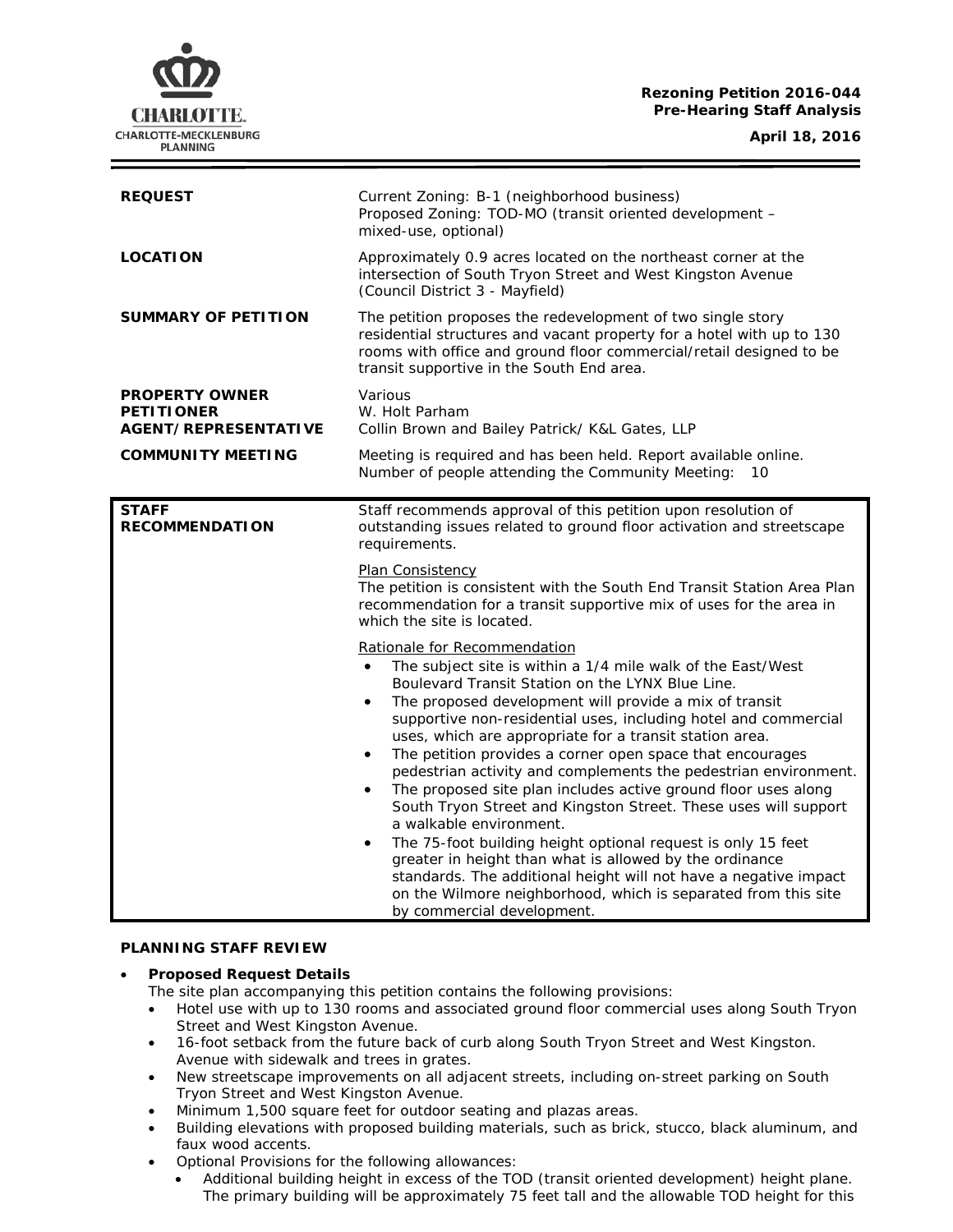property is 60 feet due to the proximity of single family zoning across South Tryon Street in the nearby Wilmore neighborhood. This represents a height option request of 15 feet.

• Deviation from the required 50 percent street frontage activation along the ground floor. The plan proposes about 35 percent of active uses along the ground floor along all public rights-of-way but does not completely meet the 50 percent requirement.

## • **Existing Zoning and Land Use**

- The subject property is partially developed with single family residential structures and the remainder is vacant.
- Most of the surrounding properties fronting South Tryon Street are zoned B-1 (neighborhood business), B-2 (general business), and I-1 (light industrial). The properties are developed with residential, retail, and office uses.
- Across South Tryon Street and behind the commercial uses fronting that street is the Wilmore neighborhood. This part of the neighborhood is developed with primarily single family homes located in the Wilmore Historic District and is zoned R-5 and R-8 (single family residential) and R-22MF (multi-family residential).,
- Between the site and Camden Road are properties primarily zoned TOD-M (transit oriented development – mixed-use) and MUDD (mixed use development). These properties are developed with residential and commercial uses.
- See "Rezoning Map" for existing zoning in the area.

## • **Rezoning History in Area**

Since the construction of the LYNX Blue Line and the light rail station at the East/West Station, there have been a number of rezonings to conventional TOD-M (transit oriented development – mixed-use) and TOD-MO (transit oriented development - mixed-use, optional) in the area where this site is located. These rezonings have supported the transition of the area to a more walkable transit supportive district.

## • **Public Plans and Policies**

- The *South End Transit Station Area Plan* (2005) recommends transit supportive mixed uses for the subject site and surrounding properties.
- The petition supports the *General Development Policies-Environment* by redeveloping an infill site near a rapid transit station, thereby minimizing further environmental impacts while accommodating growth.

## • **TRANSPORTATION CONSIDERATIONS**

- The proposed project is located in South End along a major thoroughfare. On this type of facility, CDOT's primary goal is to protect the future right-of-way and setback needs to help achieve the goals of the area plan and multi-modal transportation needs, including activating parallel on-street parking now, reserving space for future bike lane, and implementing walkable streetscapes.
- See Outstanding Issues, Notes 3 through 6.
- **Vehicle Trip Generation:** Current Zoning: 1420 trips per day (based on 9,000 square feet of retail uses) Proposed Zoning: 800 trips per day

## **DEPARTMENT COMMENTS** (see full department reports online)

- **Charlotte Area Transit System:** No issues.
- **Charlotte Department of Neighborhood & Business Services:** No issues.
- **Charlotte Fire Department:** No comments received.
- **Charlotte-Mecklenburg Schools:** Non-residential petitions do not impact the number of students attending local schools.
- **Charlotte-Mecklenburg Storm Water Services:** No issues.
- **Charlotte Water:** See Advisory Comments, Note 1.
- **Engineering and Property Management:** See Advisory Comments, Note 2.
- **Mecklenburg County Land Use and Environmental Services Agency:** No issues.
- **Mecklenburg County Parks and Recreation Department:** No issues.

## **OUTSTANDING ISSUES**

# Site and Building Design

1. Provide details of and quantitative standards for the proposed deviation for the optional request